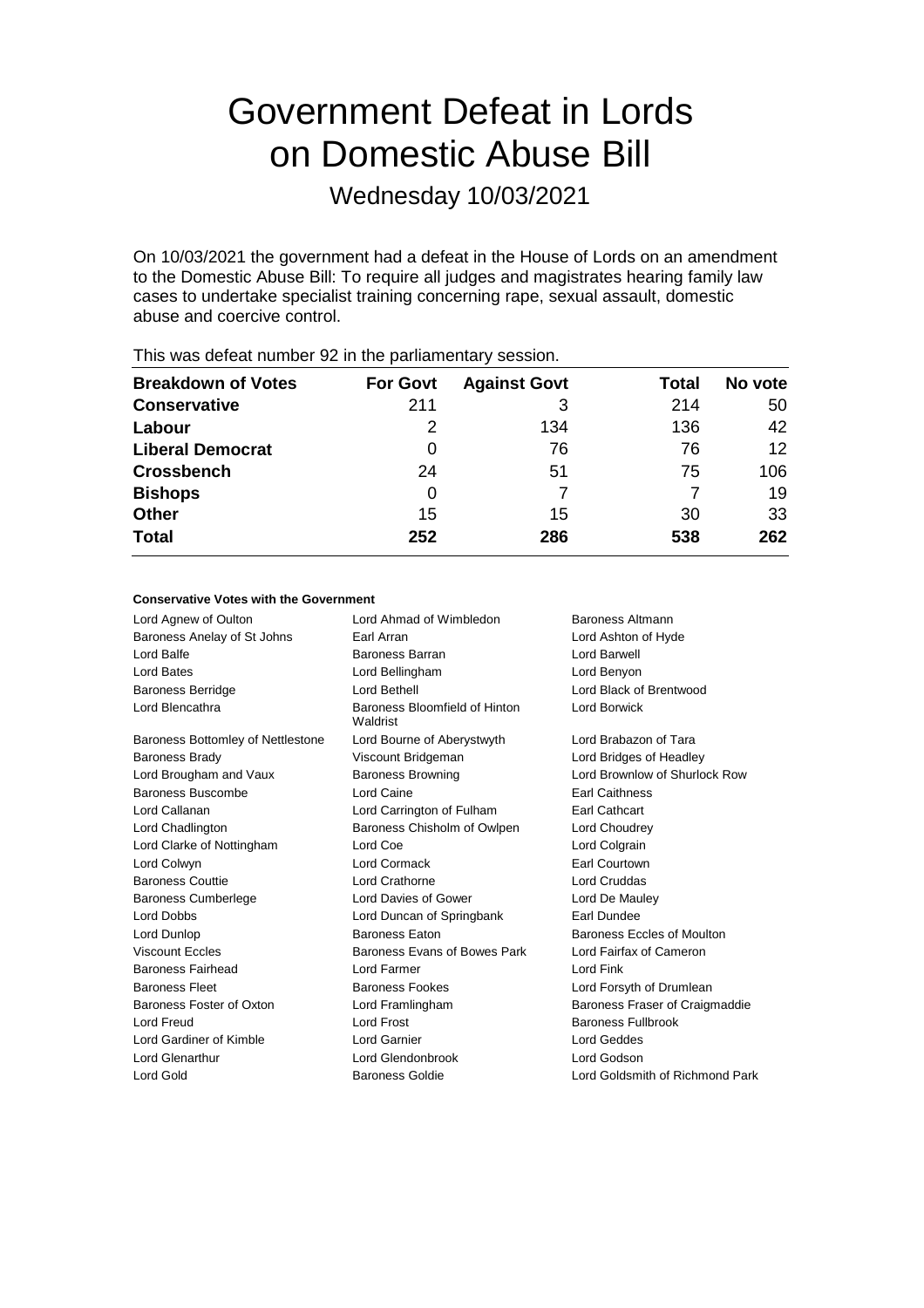Lord Goodlad Lord Grade of Yarmouth Lord Greenhalgh Lord Griffiths of Fforestfach Lord Grimstone of Boscobel Viscount Hailsham Lord Hamilton of Epsom Lord Hammond of Runnymede Lord Hannan of Kingsclere Lord Harris of Peckham Lord Haselhurst Lord Hayward Lord Henley **Lord Herbert of South Downs** Baroness Hodgson of Abinger Lord Holmes of Richmond Baroness Hooper Lord Horam Lord Howard of Lympne Lord Howard of Rising Earl Howe Lord Howell of Guildford **Lord Hunt of Wirral** Baroness Jenkin of Kennington Lord Jopling Lord Kamall Lord Keen of Elie Lord King of Bridgwater Lord Kirkham Lord Kirkhope of Harrogate Lord Lamont of Lerwick Lord Lancaster of Kimbolton Lord Lang of Monkton Lord Lansley **Lord Leigh of Hurley** Lord Lexden Earl Lindsay Lord Lingfield Earl Liverpool Lord Mackay of Clashfern Lord Mancroft Lord Marland Lord Marlesford Lord Maude of Horsham Lord McColl of Dulwich Lord McLoughlin Lord Mendoza Baroness Meyer Duke of Montrose Baroness Morgan of Cotes Baroness Morris of Bolton Baroness Morrissey Lord Moylan Lord Moynihan Lord Naseby **Lord Nash Baroness Neville-Jones** Lord Nash Baroness Neville-Jones Baroness Neville-Rolfe Baroness Nicholson of Winterbourne Baroness Noakes Lord Northbrook Lord Norton of Louth Lord O'Shaughnessy Lord Parkinson of Whitley Bay **Lord Patten Communisty Cord Patten Lord Patten of Barnes** Baroness Penn **Example 2** Lord Pickles **Communist Pickles** Baroness Pidding Lord Polak Lord Popat Lord Price Lord Rana Lord Randall of Uxbridge Lord Ranger Baroness Rawlings **Example 2** Lord Reay **Reast Constructs** Baroness Redfern Lord Renfrew of Kaimsthorn **Lord Ribeiro Viscount Ridley** Lord Risby Lord Robathan Lord Rose of Monewden Lord Rotherwick **Lord Saatchi** Baroness Sanderson of Welton Lord Sarfraz Lord Sassoon Baroness Sater Baroness Scott of Bybrook Baroness Seccombe Lord Selkirk of Douglas Baroness Shackleton of Belgravia Lord Sharpe of Epsom Lord Sheikh Baroness Shephard of Northwold Lord Sherbourne of Didsbury Lord Shinkwin Earl Shrewsbury Lord Smith of Hindhead Lord Spencer of Alresford Baroness Stedman-Scott Lord Strathclyde Baroness Stroud Lord Suri Lord Swinfen Lord Taylor of Holbeach Lord Tebbit Lord Trefgarne Viscount Trenchard Lord True Lord Tugendhat Lord Udny-Lister Viscount Ullswater Lord Vaizey of Didcot Baroness Vere of Norbiton Baroness Verma Lord Vinson Lord Wakeham Lord Waldegrave of North Hill Baroness Warsi **Lord Wasserman** Lord Wei Lord Wharton of Yarm Lord Whitby Lord Willetts Baroness Williams of Trafford Lord Wolfson of Tredegar Baroness Wyld Lord Young of Cookham Lord Young of Graffham Viscount Younger of Leckie

## **Conservative Votes against the Government**

Baroness Helic **Baroness Newlove** Baroness Newlove Baroness Shields

**Labour Votes with the Government** Lord Davies of Stamford Lord Pendry

### **Labour Votes against the Government** Baroness Adams of Craigielea Lord Adonis Lord Alli

Lord Anderson of Swansea Baroness Andrews Baroness Armstrong of Hill Top Lord Bassam of Brighton **Lord Berkeley Baroness Billingham** Baroness Blower **Lord Blunkett** Lord Bradley **Lord Bradley**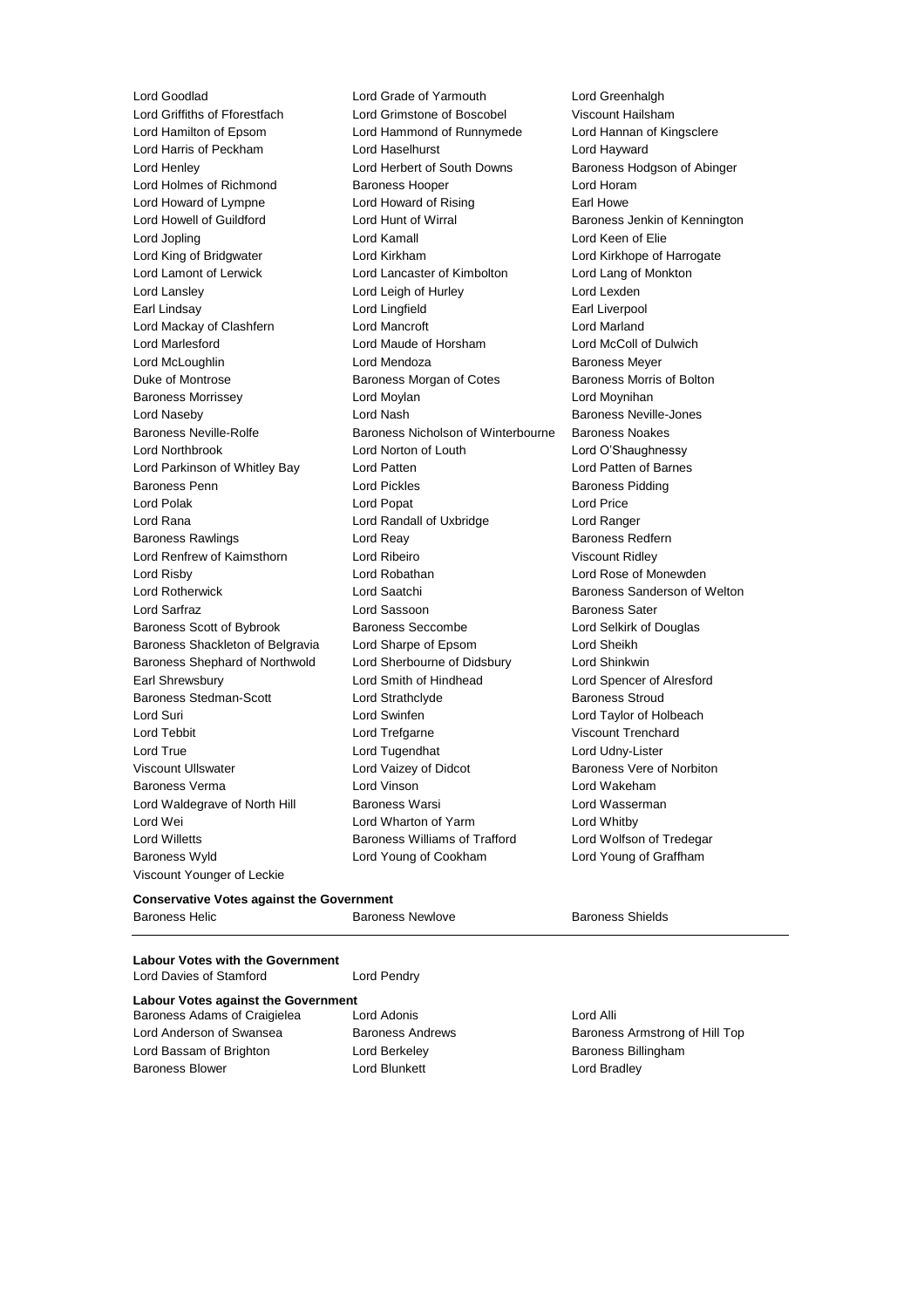Lord Brooke of Alverthorpe Lord Browne of Ladyton Baroness Bryan of Partick Lord Campbell-Savours **Lord Carter of Coles** Baroness Chakrabarti Viscount Chandos Baroness Chapman of Darlington Lord Clark of Windermere Baroness Clark of Kilwinning **Baroness Cohen of Pimlico** Lord Collins of Highbury Baroness Crawley **Lord Cunningham of Felling** Lord Davidson of Glen Clova Lord Davies of Oldham **Lord Davies of Brixton** Baroness Donaghy Lord Donoughue **Baroness Drake** Lord Dubs Lord Elder Lord Evans of Watford Lord Falconer of Thoroton Lord Faulkner of Worcester Lord Foulkes of Cumnock Baroness Gale<br>
Lord Glasman **Communist Baroness Golding** Baroness Goudie Lord Glasman Baroness Golding Lord Grantchester Lord Griffiths of Burry Port Lord Grocott Viscount Hanworth Lord Harris of Haringey Lord Haskel Lord Haughey **Baroness Hayman of Ullock** Baroness Hayter of Kentish Town Baroness Healy of Primrose Hill Lord Hendy **Baroness Henig** Baroness Henig Baroness Hilton of Eggardon Lord Hollick Lord Howarth of Newport Lord Hoyle Lord Hunt of Kings Heath Lord Hutton of Furness Lord Jones Baroness Jones of Whitchurch Lord Jordan Lord Judd **Lord Kennedy of Southwark** Baroness Kennedy of The Shaws Lord Khan of Burnley Baroness Kingsmill Lord Knight of Weymouth Baroness Lawrence of Clarendon Lord Layard Lord Levy Baroness Liddell of Coatdyke Lord Liddle Lord Lipsey Baroness Lister of Burtersett Lord MacKenzie of Culkein Baroness Mallalieu Lord Mandelson Lord Maxton Lord McAvoy Lord McConnell of Glenscorrodale Baroness McIntosh of Hudnall Lord McKenzie of Luton Lord McNicol of West Kilbride Lord Mendelsohn Lord Mitchell Lord Monks Baroness Morgan of Huyton Lord Murphy of Torfaen Baroness Nye **Baroness Osamor** Baroness Osamor **Baroness Pitkeathley** Lord Ponsonby of Shulbrede Lord Prescott **Baroness Primarolo** Baroness Prosser Lord Puttnam Baroness Quin Lord Radice **Baroness Ramsay of Cartvale** Baroness Rebuck Lord Reid of Cardowan Lord Robertson of Port Ellen Lord Rooker Lord Rosser Lord Rowlands Baroness Royall of Blaisdon Baroness Sherlock Lord Sikka Viscount Simon Baroness Smith of Basildon Baroness Smith of Gilmorehill Lord Snape Lord Soley Lord Stevenson of Balmacara Baroness Taylor of Bolton Baroness Thornton **Lord Touhig** Lord Touhig Lord Triesman Lord Tunnicliffe **Lord Turnberg** Lord Turnberg **Baroness Warwick of Undercliffe** Lord Watson of Invergowrie **Lord Watts** Lord West of Spithead Baroness Wheeler **Baroness Whitaker Baroness Whitaker** Lord Whitty Baroness Wilcox of Newport Lord Wills Lord Wood of Anfield Lord Woodley **Baroness Young of Old Scone** 

### **Liberal Democrat Votes with the Government**

## **Liberal Democrat Votes against the Government**

| Lord Addington                                | Lord Alderdice                     | Lord Allan of Hallam           |
|-----------------------------------------------|------------------------------------|--------------------------------|
| Baroness Bakewell of Hardington<br>Mandeville | <b>Baroness Barker</b>             | Lord Beith                     |
| Baroness Benjamin                             | Baroness Bonham-Carter of Yarnbury | Baroness Bowles of Berkhamsted |
| Lord Bradshaw                                 | Lord Bruce of Bennachie            | Lord Burnett                   |
| Baroness Burt of Solihull                     | Lord Campbell of Pittenweem        | Lord Clement-Jones             |
| Lord Dholakia                                 | <b>Baroness Doocey</b>             | Baroness Featherstone          |
| Lord Fox                                      | Lord German                        | Earl Glasgow                   |
| Lord Goddard of Stockport                     | Lord Greaves                       | <b>Baroness Grender</b>        |
| <b>Baroness Hamwee</b>                        | Baroness Harris of Richmond        | <b>Baroness Humphreys</b>      |
| Lord Hussain                                  | <b>Baroness Hussein-Ece</b>        | Baroness Janke                 |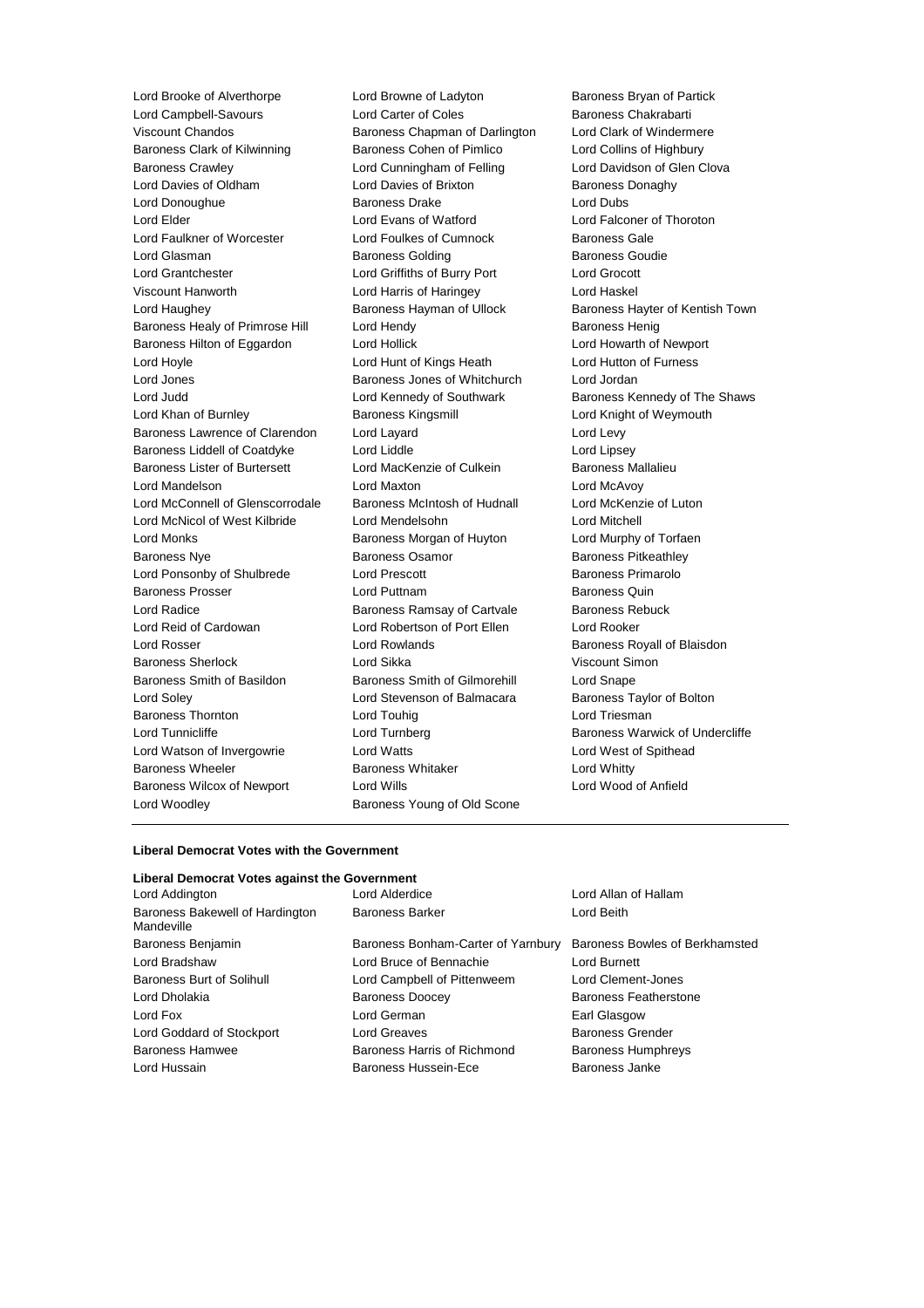Lord Lee of Trafford **Baroness Ludford** Lord Marks of Henley-on-Thames Lord McNally Baroness Miller of Chilthorne Domer Lord Newby Baroness Northover Lord Oates Lord Paddick Lord Palmer of Childs Hill Baroness Parminter Baroness Pinnock Lord Purvis of Tweed Baroness Randerson Lord Razzall Lord Redesdale Lord Rennard Lord Roberts of Llandudno Baroness Scott of Needham Market Lord Scriven Lord Sharkey Lord Sharkey Baroness Sheehan Lord Shipley Lord Stephen Lord Stoneham of Droxford Lord Storey Lord Strasburger Lord Stunell **Baroness Suttie Lord Taverne** Lord Taylor of Goss Moor Lord Teverson Lord Thomas of Gresford Baroness Thomas of Winchester Baroness Thornhill Viscount Thurso Lord Tope **Baroness Tyler of Enfield** Lord Tyler Lord Verjee Lord Wallace of Saltaire Baroness Walmsley Lord Willis of Knaresborough

Baroness Jolly Lord Jones of Cheltenham Baroness Kramer

# **Crossbench Votes with the Government**

Lord Aberdare Lord Botham Viscount Brookeborough Lord Brown of Eaton-under-Heywood Lord Butler of Brockwell Baroness Butler-Sloss Lord Cameron of Dillington Lord Carrington Lord Chartres Lord Crisp **Earl Erroll** Earl Erroll **Earl Erroll** Lord Grabiner Lord Greenway **Baroness Hallett** Lord Hannay of Chiswick Baroness Hogg Baroness Hunt of Bethnal Green Lord Laming<br>
Lord McDonald of Salford Baroness Murphy Baroness O'I Lord McDonald of Salford Baroness Murphy Baroness O'Neill of Bengarve Lord Ricketts Lord Thurlow Lord Wilson of Dinton

# **Crossbench Votes against the Government**<br>Lord Berkeley of Knighton **Lord Bichard**

Lord Broers **Baroness Brown of Cambridge** Baroness Bull Baroness Campbell of Surbiton Lord Carlile of Berriew Earl Clancarty Viscount Colville of Culross Earl Courtenay of Devon Baroness Cox Lord Craig of Radley Viscount Craigavon Lord Cromwell Lord Curry of Kirkharle Lord Dannatt Baroness Deech Baroness D'Souza Lord Field of Birkenhead Baroness Finlay of Llandaff Lord Freyberg **Baroness Grey-Thompson** Lord Harries of Pentregarth Lord Hogan-Howe Lord Hope of Craighead Lord Kerr of Kinlochard Lord Kerslake Lord Kilclooney Baroness Lane-Fox of Soho Lord Loomba Lord Mair Baroness Masham of Ilton Lord Mawson Baroness Meacher Baroness Morgan of Drefelin Baroness O'Loan **Lord Pannick** Baroness Prashar Lord Ramsbotham Lord Ravensdale Lord Rees of Ludlow Lord Russell of Liverpool Earl Sandwich Lord Smith of Kelvin Duke of Somerset Earl Stair Baroness Stern

Lord Berkeley of Knighton **Lord Bichard Baroness Boycott** 

Lord Trevethin and Oaksey **Lord Walker of Aldringham** Baroness Watkins of Tavistock

### **Bishop Votes with the Government**

### **Bishop Votes against the Government**

Bishop of Derby Bishop of Gloucester Bishop of Lincoln Bishop of London **Bishop of Southwark** Bishop of St Albans

### **Other Votes with the Government**

Bishop of Worcester

Lord Bhatia Lord Browne of Belmont Lord Dodds of Duncairn Lord Empey **Lord Faulks Baroness Fox of Buckley**